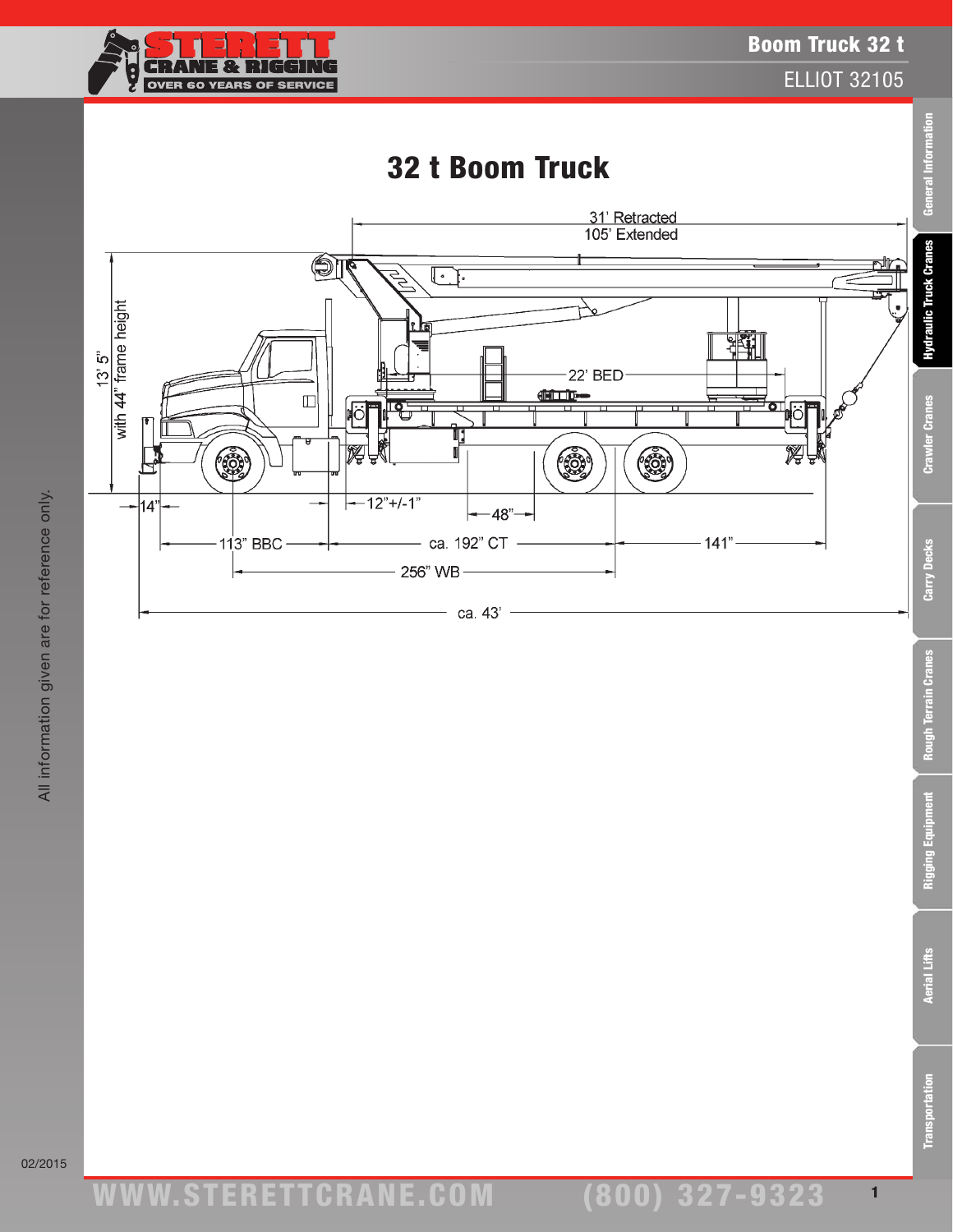



**Transportation** 



2

#### (800) 327-9323 www.STERETTCRAnE.Com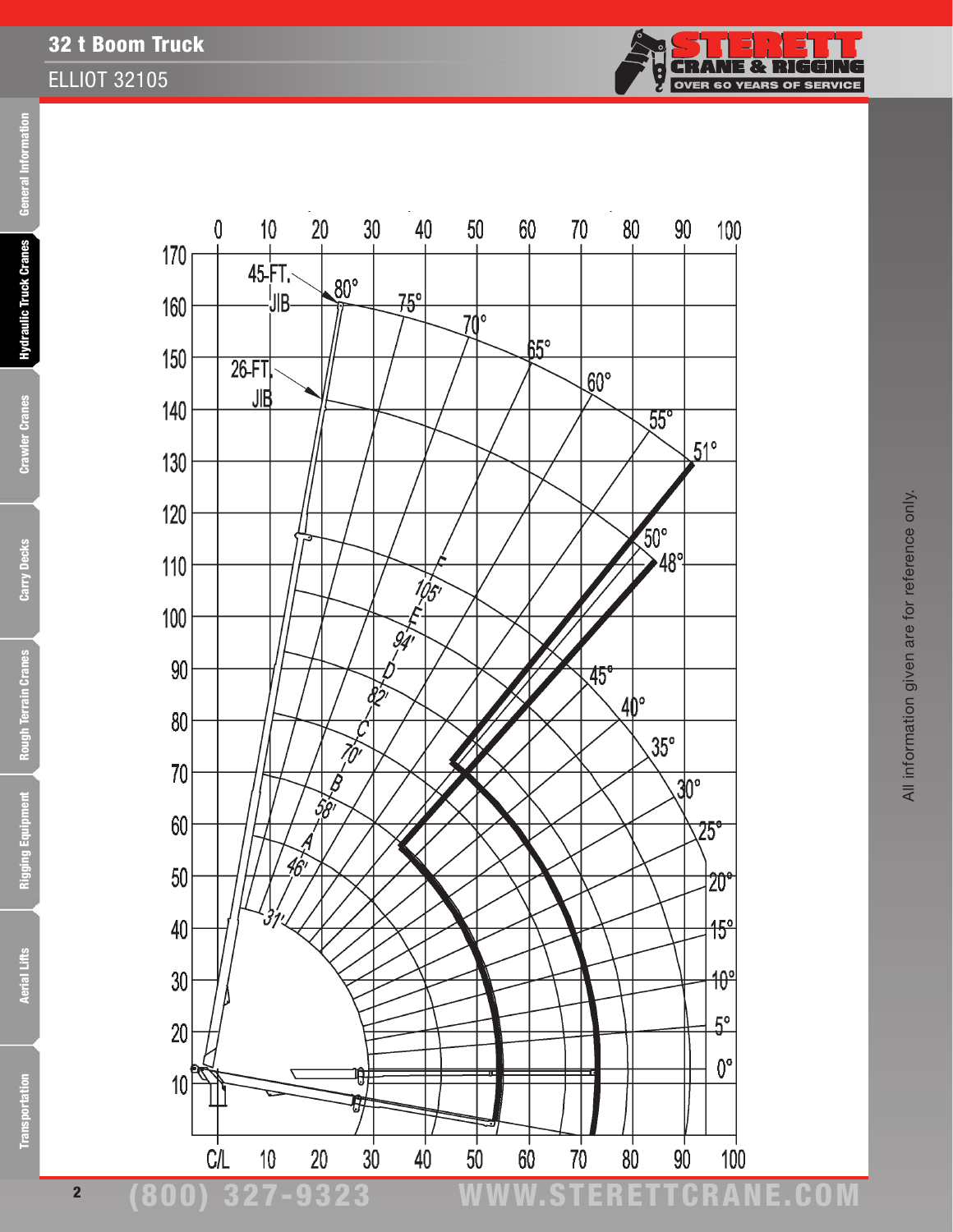**CRANE & RIGGING**<br>OVER 60 YEARS OF SERVICE ģ

ELLIOT 32105

|         |           | ≢          |         | Įш   |              | $\mathbf{C}$   | 85   |         |
|---------|-----------|------------|---------|------|--------------|----------------|------|---------|
|         | 31-105 ft | none       |         |      |              | $360^\circ$    | 85%  |         |
|         |           |            |         |      |              |                |      |         |
| ft      | 31        | 46         | 58      | 70   | 82           | 94             | 105  | ft      |
| 5       | 64        |            |         |      |              |                |      | 5       |
| 6       | 48        |            |         |      |              |                |      | 6       |
| $\,8\,$ | 38.6      | 32         |         |      |              |                |      | $\,8\,$ |
| 10      | 32        | 28         |         |      |              |                |      | $10$    |
| 12      | 27.5      | 26         | 25.3    |      |              |                |      | 12      |
| 14      | 24        | 24         | 23.7    | 21.7 |              |                |      | 14      |
| 16      | 21.5      | 22.5       | 22.2    | 20.4 | 17.5         |                |      | 16      |
| 18      | 19        | 21         | 20.6    | 19   | 16.6         | 15             |      | $18$    |
| 20      | 17        | 19         | 19.1    | 17.8 | 15.5         | 13.6           |      | $20\,$  |
| 22      | 15        | 17         | 17.6    | 16.5 | 14.5         | 12.8           | 8.4  | $22\,$  |
| 25      | 12.3      | 14         | 15.3    | 14.6 | 13           | 11.8           | 8.4  | $25\,$  |
| 30      |           | 11         | 12.3    | 12.6 | 11.8         | 10.2           | 8.4  | $30\,$  |
| 35      |           | $\hbox{9}$ | 9.9     | 10.5 | 10           | 8.9            | 8.4  | 35      |
| 40      |           | 6.3        | 8.7     | 8.7  | 8.2          | 7.8            | 7.35 | $40\,$  |
| 45      |           |            | $7.5\,$ | 7.3  | 7.2          | 6.8            | 6.25 | 45      |
| 50      |           |            | $\,6\,$ | 6.2  | 6.1          | 5.65           | 5.2  | 50      |
| 55      |           |            |         | 5.1  | 5.2          | 4.7            | 4.2  | 55      |
| 60      |           |            |         | 4.1  | 4.45         | $\overline{4}$ | 3.3  | 60      |
| 65      |           |            |         | 3.6  | 3.8          | 3.5            | 2.95 | 65      |
| 70      |           |            |         |      | $\mathbf{3}$ | 2.8            | 2.35 | 70      |
| 75      |           |            |         |      | 2.3          | $\sqrt{2}$     | 1.85 | 75      |
| 80      |           |            |         |      |              | $\mathbf{1}$   | 1.45 | 80      |
| 85      |           |            |         |      |              | 0.6            | 1.15 | 85      |
| $90\,$  |           |            |         |      |              |                | 0.85 | $90\,$  |
| 95      |           |            |         |      |              |                | 0.6  | 95      |

**Aerial Lifts** 

**Transportation** 

Transportation Aerial Lifts Rigging Equipment Rough Terrain Cranes Carry Decks Crawler Cranes Hydraulic Truck Cranes General Information

**Rough Terrain Cranes** 

**Rigging Equipment** 

Carry Decks

**General Information** 

**Hydraulic Truck Cranes** 

**Crawler Cranes**